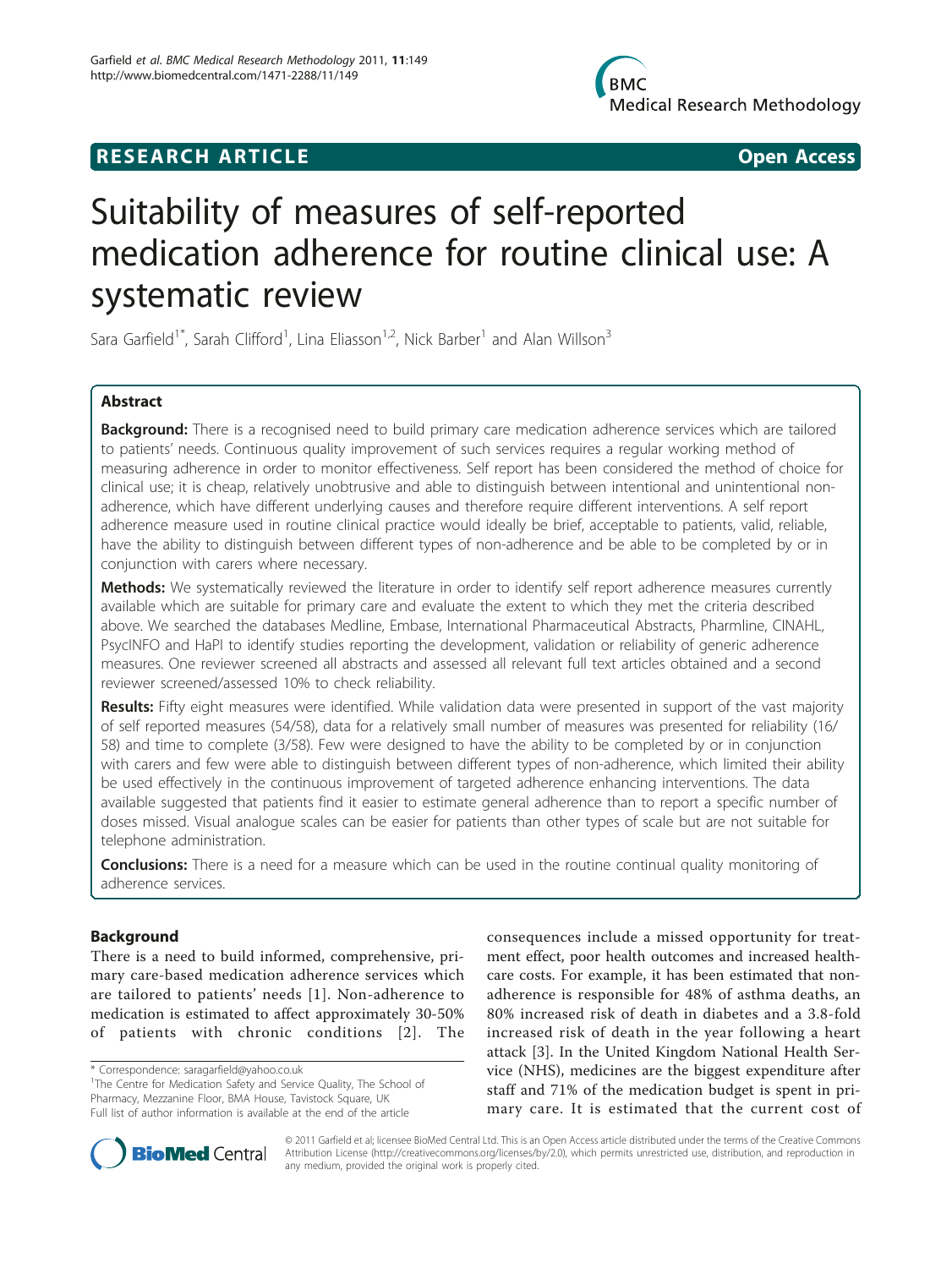unused or unwanted medicines exceeds £300 million annually [\[4](#page-6-0)]. A recent paper that mapped the quality of medicines use in primary care estimated that only between four and 21% of patients achieve effective, error free care, and that an improvement in adherence would be the most significant area to target to improve medicine use [\[5](#page-6-0)].

If one is to improve some aspect of a service or behaviour it is generally accepted that there needs to be some measure associated with the behaviour, which can be used to assess the success of interventions. All the various managerial continuous improvement processes depend on having key measures which can be taken repeatedly as an indicator of the success of improvement strategies. Improving adherence should be no different. In order to build effective targeted adherence services, a simple, valid and reliable method for detecting the prevalence and type of non-adherence to medicines is needed [\[6](#page-6-0)]. It is important to be able to monitor the extent of adherence in individual patients and populations as part of routine clinical practice. There is a requirement for a method with which non-adherence can be assessed in individuals, appropriate interventions instigated, and the effectiveness of the intervention evaluated. In order to continually improve quality of services provided to a population, there is a need to have a regular working method to monitor the effectiveness of the service and for pharmacists and Primary Care Trusts (local state funded primary care management organisations) to evaluate the effectiveness of changes to the service. In adherence-related services, improvements in adherence of the population using the service is an important marker of quality. In order to monitor adherence, understand the reasons for non-adherence and improve the effectiveness of adherence services there is a need for frequent, regular measurements which are not very time consuming to make.

As it is not possible to measure actual adherence without continually observing patients, the measures that are used may be considered as proxy measures of adherence rather than absolute measures of adherence. Methods that have been used include using a container that has an electronic chip in the lid that records the time of each opening (Medication Event Monitoring System- MEMS), pill counts, pharmacological and biochemical markers, medical and dispensing records and self report. Each of these measures assesses a different stage in the prescribing and use of medicines, and a different time period. Thus medical records measure the amount of medication prescribed, dispensing records the amount of medication dispensed, MEMS measures the opening of the container, pill counts measure the amount of medication removed from the container, pharmacological markers give an indication of when and

how much medication the patient has ingested and self report measures the patients' recall of what they have taken. Medication prescribed, dispensed, the opening or emptying of containers or report that medication has been taken do not necessarily reflect what the patient has taken and therefore may be considered as measures of variables indicative of adherence rather than absolute measures of medication use. However, they are described as adherence measures in the literature, and are described as such in this review for consistency.

Therefore rather than there being a 'gold standard', the choice of measure will depend on the specific situation. Many of the measures used in research have limited feasibility for use in clinical practice. For example, accurate pharmacological measures are only available for a limited number of medications and are intrusive and costly. They may therefore be useful when measuring adherence of a specific medication for which there is a pharmacological indicator to enable change during the intervention to be assessed and when there is a limit to the number of times adherence needs to be measured. MEMS is also very expensive relative to the costs of many medicines used in primary care and is not suitable for all formulations and medications. It may be more useful for a single solid dosage medication being delivered and monitored as part of a clinical trial than multiple drug use in routine primary care. Medical records, dispensing records and pill counts may assist with building a picture of patients' adherence over time but will not be able to assess adherence at a more specific point in time and may not be as useful for continuous routine monitoring.

Self report may be considered the most appropriate method to use for monitoring adherence as part of continuous quality improvement in clinical practice. Self report has its disadvantages as patients are known to overestimate their level of adherence [\[6\]](#page-6-0). For this reason in research studies self report is triangulated with other methods of measuring adherence [[6](#page-6-0)]. However, NICE guidelines have identified that whilst other types of measures are useful for clinical trials of new drugs, self report is an appropriate tool for clinical practice [[7\]](#page-6-0). Triangulating between methods would not be practical for regular clinical use. In clinical practice we need to measure adherence in a cheap and relatively unobtrusive way which can be used routinely. We also need to distinguish between intentional and unintentional nonadherence, which have different underlying causes and therefore require different interventions. Self report is the only measure which is able to meet all these criteria. Recent reviews have shown that self report has moderate correlation with electronic monitoring [[8,9\]](#page-6-0), although self reported adherence levels are higher than adherence levels derived from MEMS [[9\]](#page-6-0).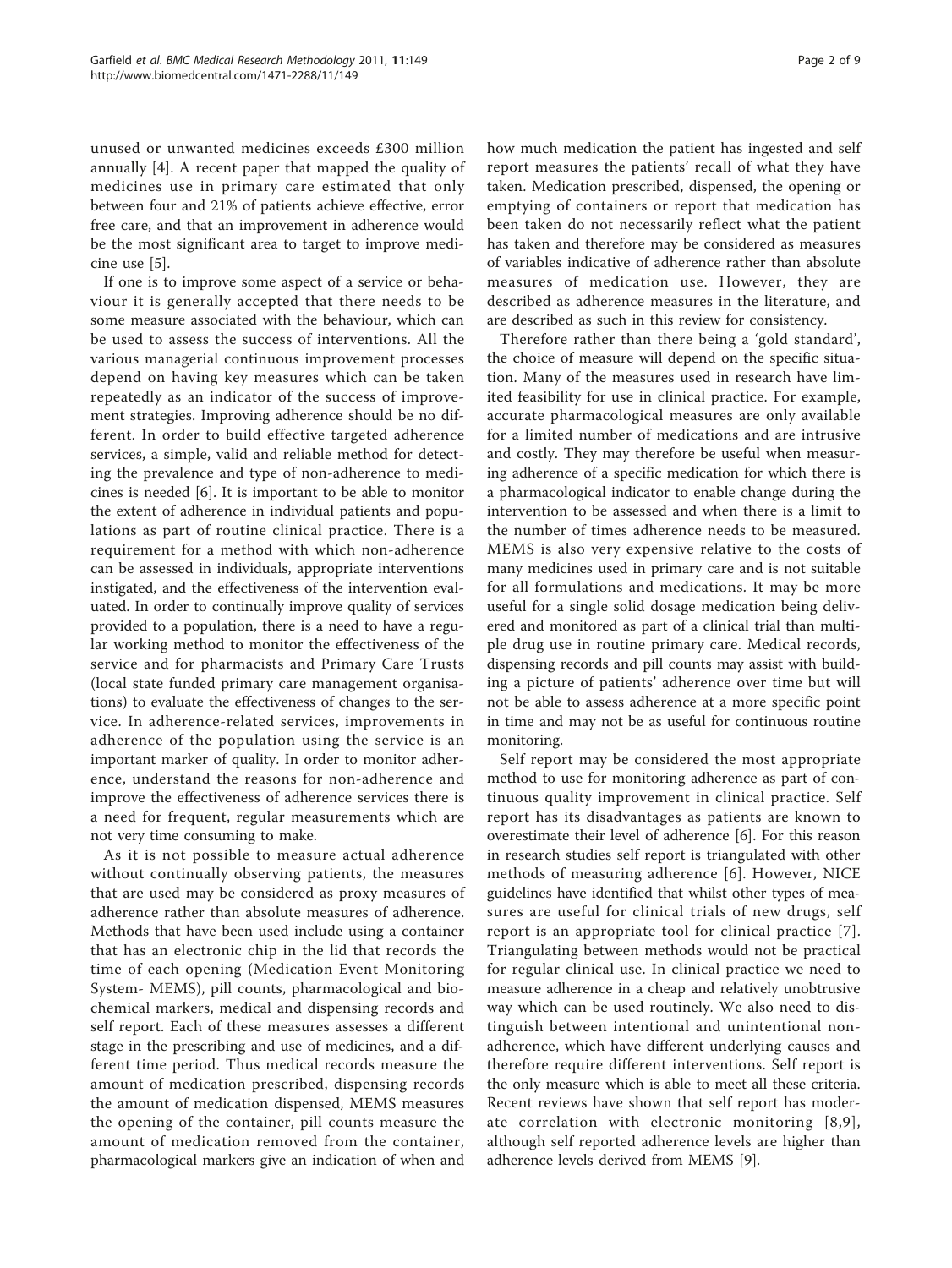A self report measure, which can be used for the continuous quality improvement of adherence related services, needs to have optimal pragmatic, psychometric and theoretical properties.

#### Pragmatic properties

The measure must be low cost, brief and non intrusive so that it can be used to take repeated measures of self reported adherence over time. It would be preferable for the measure to be able to be administered in different ways, for example, by telephone, face to face and by post. It would also be advantageous if the measure was suitable for both patient self administration and for administration by an interviewer. Questionnaires have been found to have better correlation with other measures than interviews [[10](#page-6-0)] but some patients may require assistance, so flexibility in method of administration is important. In primary care patients are often treated for multiple conditions. Therefore a measure for a primary care adherence service needs to be generic rather than disease specific and should be suitable for patients taking a single medication or multiple medications for different conditions. It is important to include information from carers where appropriate as it is acknowledged they can have significant roles in medication management [[11\]](#page-6-0).

## Psychometric properties

Validity (a check that the instrument is measuring what it is supposed to measure) should be established. In adherence research, this is often done by checking the measure against other measures of adherence such as MEMS, Pill counts and clinical markers). Reliability (the consistency of the measurement score) and acceptability to respondent are required. The measure must also be sensitive enough to measure change.

## Theoretical properties

The measure also needs to have a theoretical basis that reflects the need for patient tailored adherence services. The accident causation framework can be used to establish the underlying contextual and individual factors contributing to non-adherence [\[12\]](#page-6-0). Thus adherence can be seen as a 'symptom' rather than a 'diagnosis'. In order to target adherence services to support patients' needs, it is necessary to establish the causes of nonadherence. In particular we need to be able to distinguish between intentional and unintentional non-adherence, as they have different underlying causes and therefore require different interventions. In the past, explanatory psychological models (such as the social cognition theories [[13\]](#page-6-0) and the stages of change model [[14\]](#page-6-0)) have been used to identify beliefs and attitudes that are predictive of non-adherence. However, models focussing on beliefs can only explain intentional behaviour, whilst unintentional causes of non-adherence are left unexplained. Therefore, such models are not suitable for the development of self report measures that are able to diagnose the extent and full range of reasons for non-adherence, in individual patients and populations. The accident causation framework is the only model that we have found that has incorporated unintentional non-adherence.

In this paper, we aim to systematically review the literature in order to identify the self report adherence measures currently available which are suitable for generic use and evaluate the extent to which they meet the theoretical, pragmatic and psychometric criteria described above.

## Methods

#### Search strategy

We carried out a systematic review of studies addressing the development, validation and reliability of self reported adherence measures, searching the following databases: Medline (1948-July 2010), EMBASE (1980- July 2010), International Pharmaceutical Abstracts (1970-July 2010), Pharmline (1978-July 2010), CINAHL (1982-July 2010), PsycINFO (1806-July 2010) and HaPI (1985-July 2010). We used the keywords(complian \* OR adheren\*) AND (measure\* OR scale\* OR questionnaire\*) AND (self AND report\* OR self-report\*) AND (valid\* OR develop\*). We also searched the reference lists of relevant papers in order to identify any additional studies and contacted known experts.

## Inclusion and exclusion criteria Inclusion Criteria

Studies that report development, reliability or validation of a retrospective self report adherence measure against a non-questionnaire measure (such as MEMS, pill counts and clinical markers).

## Exclusion Criteria

- Studies not published in English.
- Studies reporting development or validation of a questionnaire written in a language other than English.
- Studies reporting development or validation of a questionnaire where the full wording of the questionnaire is not available (authors were emailed once to request this if it was not published).
- Studies reporting development or validation of a questionnaire including adherence questions only relevant to specific illnesses or medications (as primary care patients have a wide range of conditions).
- Studies reporting a questionnaire focussing on beliefs about medicines rather than adherence.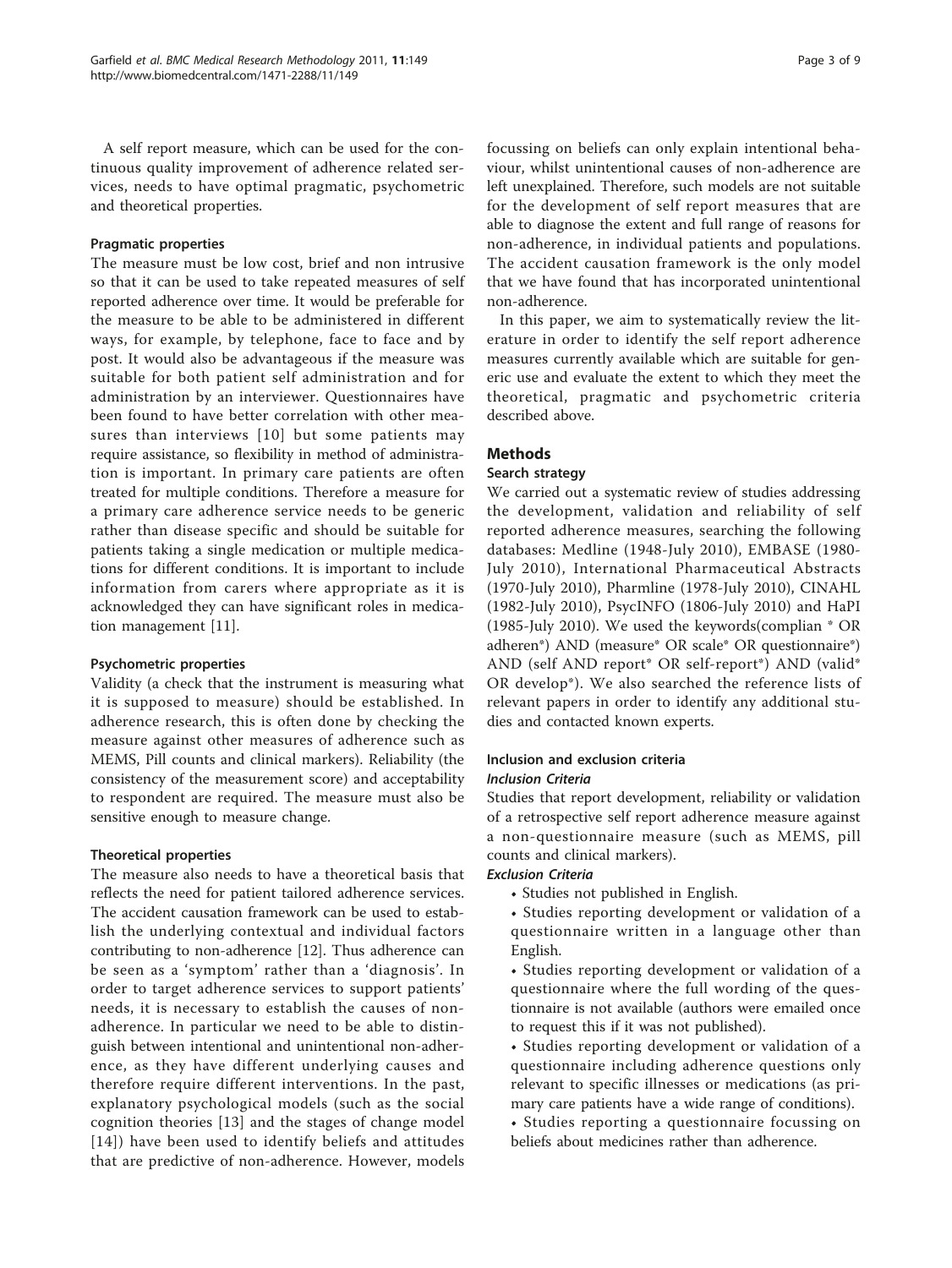• Studies reporting questionnaires including items not related to medication adherence (unless medication adherence items form a separate subscale).

• Studies reporting questionnaires not suitable for multiple medications (as patients in primary care often take more than one medication).

• Studies reporting use of a questionnaire with no description of development or validation or reliability testing.

• Studies only reporting validation against another questionnaire.

• Non peer- reviewed studies.

• Studies which solely include prospective rather than retrospective questionnaires.

• Diary methods (as these are too intrusive in patients' day to day life for routine use).

• Studies where the adherence measure used was not reproducible.

• Studies where the results were not clearly reported.

• Studies where no statistical comparison was reported.

#### Screening and data extraction

One reviewer screened all titles and abstracts in order to determine whether the full research paper should be retrieved or whether it was evident it did not meet the inclusion criteria at this stage. A second reviewer independently screened a random 10% sample in order to check the reliability of the screening (the agreement level was 91%). The first reviewer reviewed all retrieved articles to determine whether the article met the inclusion criteria. The second reviewer independently reviewed a random 10% sample of full text papers to check reliability (the agreement level was 93%). In addition, the first and second reviewers discussed all articles which the first reviewer viewed as being borderline between inclusion and exclusion. The first reviewer then extracted data from the included articles. This included number of items, scale type, time period over which adherence is measured, measurement of reasons for non-adherence, description of development of the scale and the sample size, population and results of validity and reliability studies.

## Results and Discussion

#### Studies identified

One thousand and twenty six abstracts were screened and 294 full text articles were obtained. Seventy six papers met the inclusion criteria [[15-](#page-6-0)[91\]](#page-8-0)(see Figure [1](#page-4-0)). These included 58 measures. The included scales and properties are shown in additional files [1](#page-6-0), [2](#page-6-0).

A large amount of recent work on adherence has been carried out in the area of human immunodeficiency virus (HIV) and a variety of measures have been used, many of which have been developed for specific studies. A large number of these did not meet the inclusion criteria as either the measure used was unavailable or it contained items which were not generically relevant, often related to very accurate timing which is of particular importance to HIV medication but not to medication for most other conditions. The original Adult AIDS Clinical Trials Group (AACTG) instrument [[92](#page-8-0)] (designed to measure adherence to HIV medication) contains an item related to accurate timing; hence these papers had to be excluded. However, some studies used the AACTG without the accurate timing item; therefore these studies were included.

#### Pragmatic properties of measures

Limited data were available on the acceptability of the included measures to respondents. The length of measures ranged from 1 to 21 items. Where information regarding completion time is presented (3/58), scales were all reported to take under 5 minutes to complete.

A variety of formats were used to administer questionnaires including face to face interview, telephone interview, self administration and computer programmes. Few studies compared different formats. However different methods of administering an adherence measure were compared in two studies [[82,89](#page-8-0)]. Nau [[89](#page-8-0)] found no difference between administering the VAS (visual analogue scale) by mail or a non-visual version by telephone, (the latter relied on asking for percentage without the use of the visual scale). Kalichman [[82](#page-8-0)] compared computer administration of the VAS to telephone administration of the same question without the visual scale. The adherence assessments obtained by telephone correlated with those obtained over the computer ( $r = 0.7$ ,  $p < 0.01$ ). However, adherence reported over the telephone was significantly higher ( $p < 0.01$ ) than that reported by computer assessment. As self report is known to overestimate adherence, these data may suggest that the adherence question used with the VAS is less accurate when used without the visual scale.

The majority of the measures were designed for use with adult patients. However, one measure was used with adolescents [[24\]](#page-7-0) and another was designed for use with parents to establish adherence rates with their children's medication [[90](#page-8-0)]. No other measures were reported as having a version which could be completed by carers of patients.

Many of the measures asked about adherence over a specified period of time such as a week or a month (43/ 58) and would therefore be more suitable for measuring adherence over a specified time period than those that did not specify a time period. Measures that did not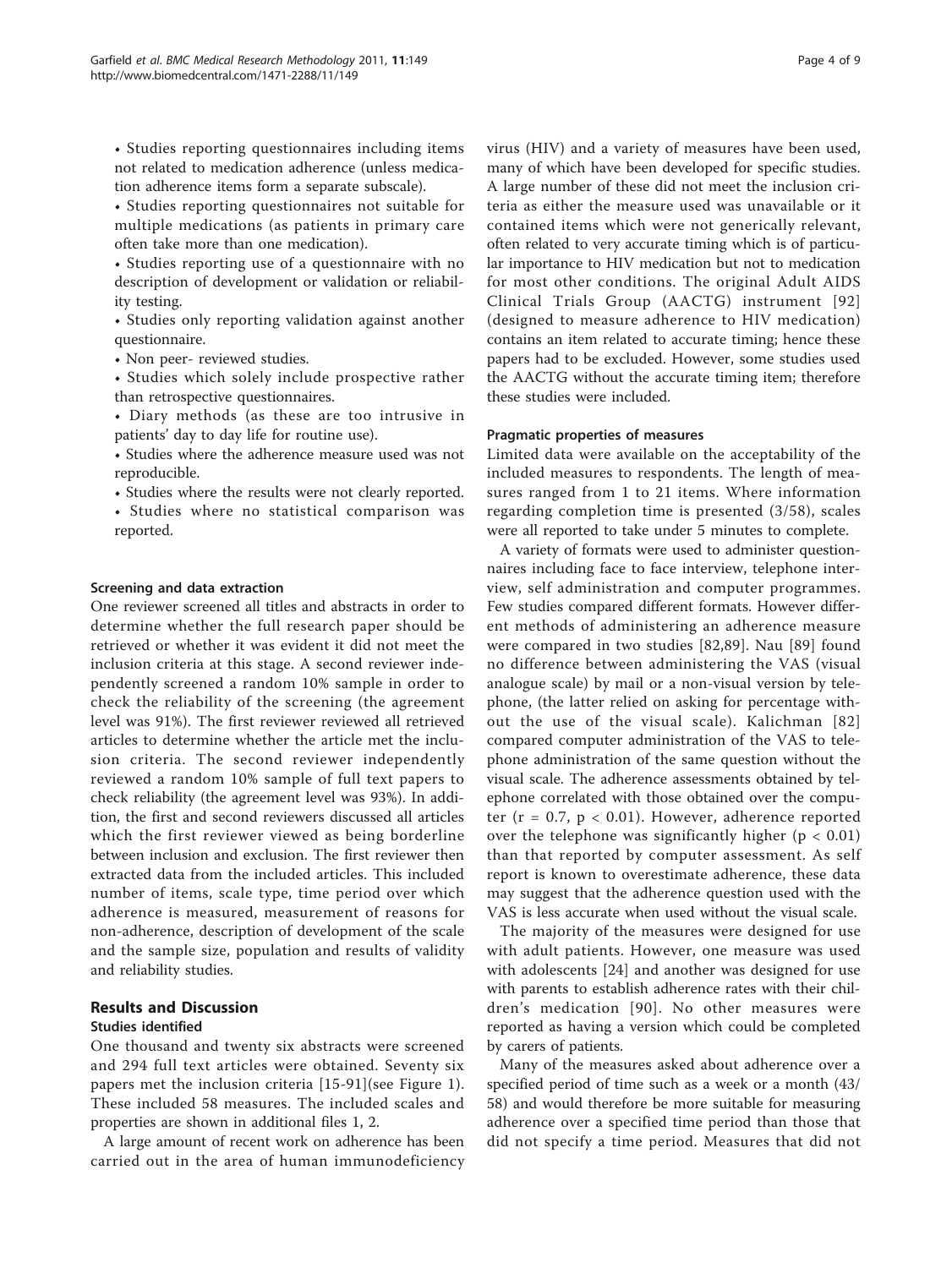<span id="page-4-0"></span>

specify a time period (15/58) would not be able to demonstrate change when repeated over time.

## Theoretical properties of measures

There was variation in the detail given about the development of scales. Some were described as being developed in conjunction with a literature review and/or with

input from patients and/or healthcare professionals. Few were described as being based on an explanatory model. However, one measure was based on the Transtheoretical Stages of Change Theory [[24](#page-7-0)[,88](#page-8-0)] and identified the stage that a patient was at with regard to their medication taking behaviour, ranging from precontemplation (not considering taking medication) to maintenance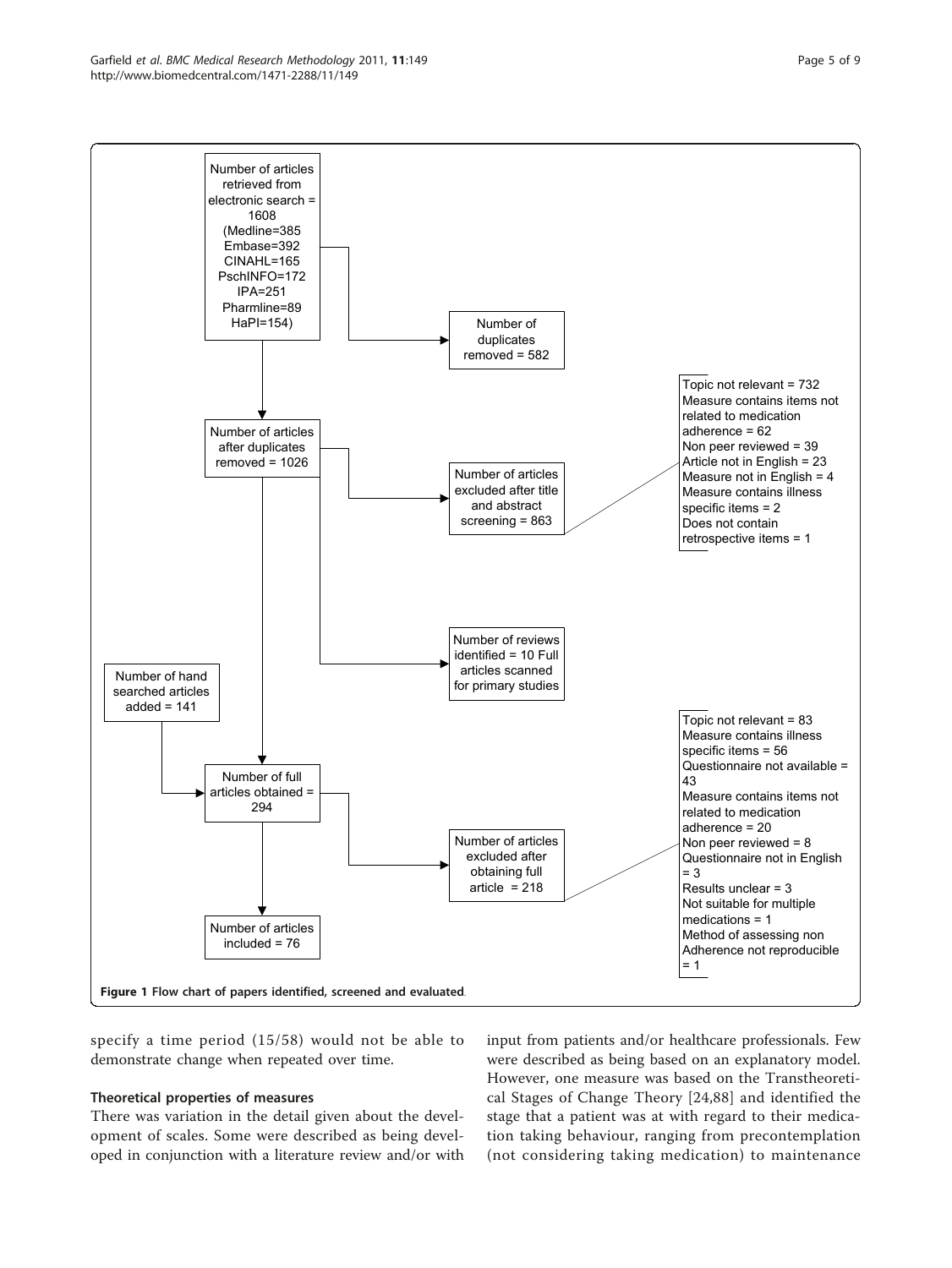(taking medication as prescribed). It therefore focused on intentional more than unintentional behaviour. Half the measures incorporated some reasons for not taking medication

[[15](#page-6-0)[-24,28](#page-7-0),[29](#page-7-0),[32](#page-7-0)-[34,36](#page-7-0)-[40](#page-7-0),[43-45,48,51](#page-7-0)-[53,60-](#page-7-0)[70,74,77,80](#page-8-0)-- [82,85-87\]](#page-8-0) but in the vast majority of cases these reasons were not developed in conjunction with interviews with patients and were not necessarily comprehensive. Intentional and unintentional non-adherence were only distinguished from each other in one measure [\[35\]](#page-7-0).

#### Psychometric properties of measures

Data regarding internal and test-retest reliability was presented for a relatively small number of measures [[28](#page-7-0),[29,32,36](#page-7-0),[39,45,53](#page-7-0)-[55](#page-7-0),[60-](#page-7-0)[65,74,77](#page-8-0),[80,86,91](#page-8-0)] (16/58). Where the data are presented the reliability is generally acceptable (Cronbach alpha 0.6-0.9, ICC and Kappa > 0.7). The exception is that the Morisky scale is reported as having low internal reliability in half the papers that assessed it [[36,61,](#page-7-0)[63](#page-8-0),[65\]](#page-8-0), although the other half reported acceptable reliability [\[60](#page-7-0)[,62,64,91\]](#page-8-0).

Validation data were presented in support of the vast majority of measures (54/58), although this varied in quality in terms of sampling method, sample size and the level of statistical information reported. Self report measures have been correlated with other measures of adherence: MEMS, pill counts, pharmacy refill data and clinical measures such as viral load and blood pressure. For the majority of studies the sampling strategy used was either not reported or was stated to be a convenience sample. Sample size varied greatly between studies, ranging from 22 to 1985. Eleven studies had a very small sample size (< 50) and were hence unlikely to identify real differences that may have existed between measures; possibly leading to the incorrect conclusion that the test measure was valid.

It is difficult to compare studies due to differences in sample size, sampling strategy, population and the measures correlated against. However, some interesting information can be obtained where two measures have been compared in the same study. Findings of such studies have suggested that patients find it easier to estimate general adherence than to report a specific number of doses missed. Two studies showed that a single question asking about a general adherence pattern over a month had greater validity than asking detailed questions about the amount of medication missed over the last few days when correlated with MEMS [\[50\]](#page-7-0) pill counts [[82](#page-8-0)] and viral load in HIV patients [[82](#page-8-0)]. However, these studies do not address the issue of whether more detailed questions would gather more information about building a pattern of patients' medication taking behaviour and thereby aid the choice of suitable interventions. In contrast to the above findings [[50](#page-7-0),[82\]](#page-8-0), in one study the relationship between self reported adherence and viral load reached significance when patients were asked about the number of doses missed within the last week but not when they were asked about the last time they missed a dose over a longer period [[73](#page-8-0)]. These findings suggest that it is question type rather than time period which improves accuracy and ease of use. Schneider et al [[77\]](#page-8-0) found that patients reported in cognitive tests that it was easier to respond to questions with Likert type responses than to questions that asked about percentages of doses skipped. Lu [[50\]](#page-7-0) found that asking patients to rate their ability to take their medication was correlated better with MEMS than asking them how frequently they took them or what percentage of the time they took them. Whilst social desirability may be one factor leading to overestimation of adherence, making questions less judgemental was not found to increase reporting of non-adherence, suggesting that other factors such as memory recall, are important [\[93](#page-8-0)].

There was little information in the literature regarding whether dichotomous, Likert or visual analogue scales are more accurate. In one study [\[36](#page-7-0)] a Likert version of the Morisky measure was created and both this version and the standard dichotomous version were validated against pill count. No comparative statistical tests between the dichotomous and Likert measures were carried out but the descriptive results indicate they performed similarly against the pill count. In another study a visual analogue scale had higher correlation with psychotropic dose concentration than a likert scale [[53\]](#page-7-0). A consideration is that the level at which non-adherence becomes clinically significant varies between medications. For example a 95% adherence rate is needed for optimal therapeutic benefit of protease inhibitors to control HIV [[94\]](#page-8-0), a 90% adherence rate is required for imatinib in the treatment of chronic myeloid leukemia [[95](#page-8-0)] and for many medications the adherence rate needed is unknown. Dichotomous categorizations that rely on arbitrary cut off points such as 80% adherence, maybe less helpful, compared to a scale, when used by health care professionals for continuous monitoring of patients over time in order to increase adherence to a level that allows optimal therapeutic benefit.

#### Limitations

The search strategy was designed to identify all adherence/compliance measures described as such by the authors of instruments and papers. If authors incorrectly described an adherence instrument as another type of measure, such as a concordance or persistence measure, this would not have been identified in the review. In addition, studies published after the search was completed would not have been identified.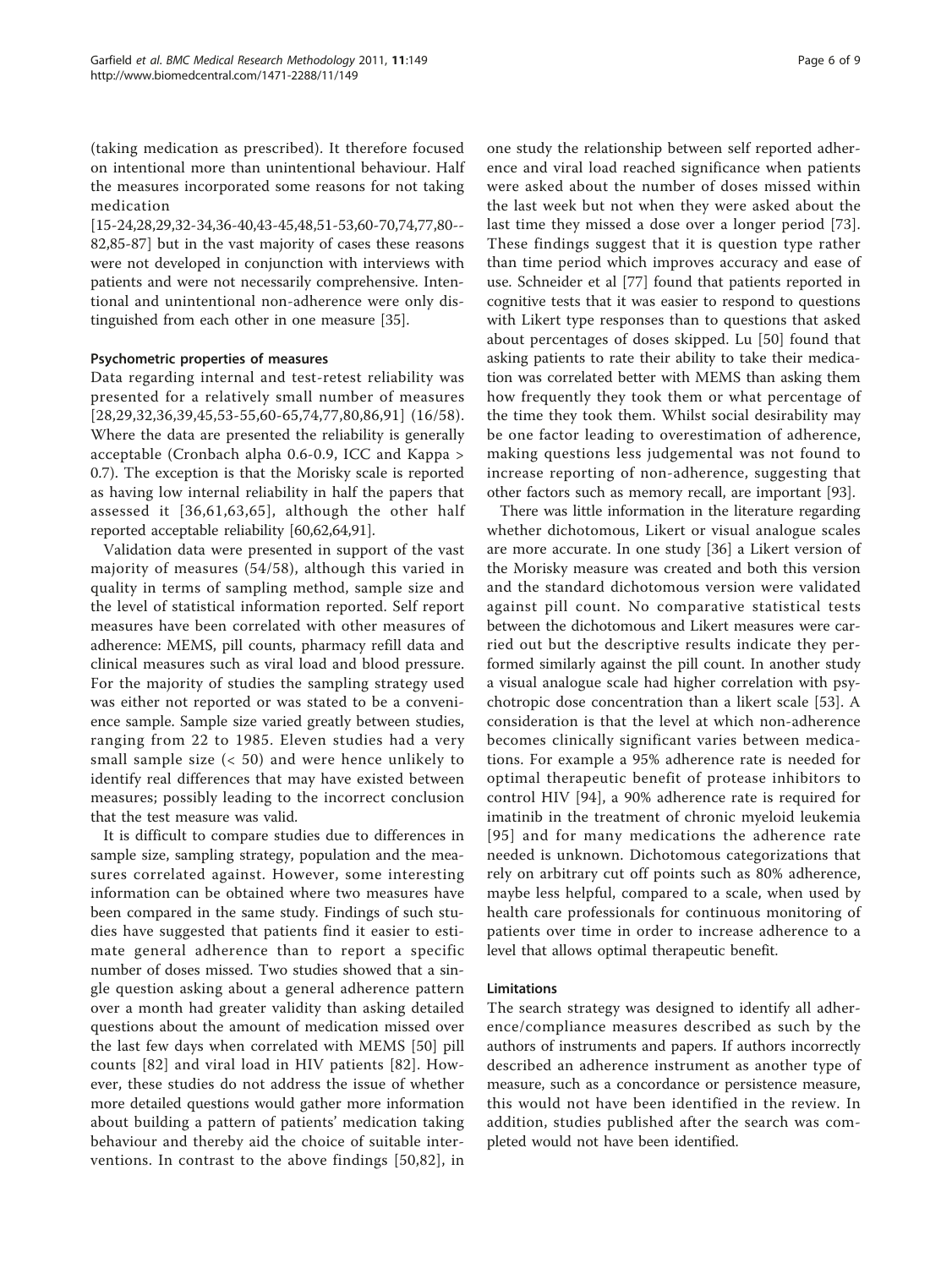#### <span id="page-6-0"></span>Conclusion

Self report has been recommended as the measure most suitable for clinical practice [7]. A large number of self report measures have been used to measure adherence and several measures of adherence have some of the properties that are required to be used in routine clinical practice, particularly validation against non questionnaire measures. However, there is limited information about which types of scales are most acceptable and non intrusive to patients, are the most reliable and obtain the most accurate information. The scales available have limited ability to distinguish between intentional and unintentional non-adherence and few scales allow for the role of carers in medication management. Currently, the most appropriate instrument will need to be selected based on the user's prioritisation of the properties required e.g. responsiveness to change (potentially possible with the 43 measures specifying a time period), established reliability [[28,29,32,36](#page-7-0),[39,45,53-55,60](#page-7-0)[-65](#page-8-0),[74,77,80,86,91](#page-8-0)], provision of information on causes [15[-24,28](#page-7-0),[29](#page-7-0),[32](#page-7-0)-[34,36](#page-7-0)-[40](#page-7-0),[43-45,48,51](#page-7-0)-[53,60-](#page-7-0)[70,74,77,80](#page-8-0)-- [82,85-87\]](#page-8-0) or suitability for completion by parent [[90\]](#page-8-0). There is a need for the development of a measure which can be used in the routine continual quality monitoring of adherence services and which meets all the above criteria.

## Additional material

[Additional file 1: P](https://static-content.springer.com/esm/art%3A10.1186%2F1471-2288-11-149/MediaObjects/12874_2011_659_MOESM1_ESM.RTF)roperties of adherence scales. A table of all measures included in the review and their properties including number of items, scale type, time period over which adherence is measured, measurement of reasons for non adherence and acceptability.

[Additional file 2: V](https://static-content.springer.com/esm/art%3A10.1186%2F1471-2288-11-149/MediaObjects/12874_2011_659_MOESM2_ESM.RTF)alidity and reliability of self reported adherence scales. A table giving details of validity and reliability studies on included measures.

#### Acknowledgements

Funding was provided by the National Leadership and Innovation for Healthcare, NHS Wales.

#### Author details

<sup>1</sup>The Centre for Medication Safety and Service Quality, The School of Pharmacy, Mezzanine Floor, BMA House, Tavistock Square, UK. <sup>2</sup>Centre for Haematology, Imperial College London, Hammersmith Hospital, Du Cane Road, London W12 0NN, UK. <sup>3</sup>National Leadership and Innovation Agency for Healthcare, Bridgend Road, Llanharan, Glamorgan, UK.

#### Authors' contributions

SG conducted the literature review and wrote the paper. SC was involved in developing the inclusion and exclusion criteria, acted as the second reviewer and was involved in editing the paper. LE was involved in developing the search strategy and involved in editing the paper. NB was involved in editing the paper. AW secured funding and was involved in the conceptualization of the paper. All authors read and approved the final manuscript.

#### Competing interests

The authors declare that they have no competing interests.

Received: 13 April 2011 Accepted: 3 November 2011 Published: 3 November 2011

#### References

- 1. Department of Health: Pharmacy in England. Building on strengths-delivering the future London: The Stationary Office; 2008.
- 2. Haynes RB, Ackloo E, Sahota N, McDonald HP, Yao X: Interventions for enhancing medication adherence London: Cochrane Database of Systematic Reviews; 2008.
- 3. Elliot R: [Non-adherence to medicines not solved but solvable.](http://www.ncbi.nlm.nih.gov/pubmed/19103918?dopt=Abstract) J Health Serv Res Policy 2009, 14:58-61.
- 4. Trueman P, Taylor DG, Lowson K, Blighe A, Meszaros A, Wright D, Glanville J, Newbould J, Bury M, Barber N, Jani YH: Evaluation of the Scale, Causes and Costs of Waste Medicines York: University of York; 2010.
- Garfield S, Barber N, Walley P, Wilson A, Eliasson L: Quality of medicine use in primary care. Mapping the problem working to a solution. BMC Meds; 2009, 50.
- 6. Horne R, Weinman J: Concordance, adherence and compliance in medicine taking London: NCCSDO; 2006.
- 7. National Collaborating Centre for Primary Care: Medicines adherence: Involving patients in decisions about prescribed medicines and supporting adherence London: NICE; 2009.
- Shi L, Liu J, Fonseca V, Walker P, Kalsekar A, Pawaskar M: [Correlation](http://www.ncbi.nlm.nih.gov/pubmed/20836888?dopt=Abstract) [between adherence rates measured by MEMS and self-reported](http://www.ncbi.nlm.nih.gov/pubmed/20836888?dopt=Abstract) [questionnaires: a meta-analysis.](http://www.ncbi.nlm.nih.gov/pubmed/20836888?dopt=Abstract) Health and Quality of Life Outcomes 2010, 8:99.
- 9. Shi L, Koleva Y, Fonseca V, Kalsekar A, Pawaskar M: [Concordance of](http://www.ncbi.nlm.nih.gov/pubmed/21080735?dopt=Abstract) [Adherence Measurement Using Self-Reported Adherence Questionnaires](http://www.ncbi.nlm.nih.gov/pubmed/21080735?dopt=Abstract) [and Medication Monitoring Devices.](http://www.ncbi.nlm.nih.gov/pubmed/21080735?dopt=Abstract) Pharmacoeconomics 2010, 28:1097-1107.
- 10. Garber MC, Nau DP, Erickson SR, Aikens JE, Lawrence JB: [The Concordance](http://www.ncbi.nlm.nih.gov/pubmed/15213489?dopt=Abstract) [of Self-Report with Other Measures of Medication Adherence: A](http://www.ncbi.nlm.nih.gov/pubmed/15213489?dopt=Abstract) [Summary of the Literature.](http://www.ncbi.nlm.nih.gov/pubmed/15213489?dopt=Abstract) Medical Care 2004, 42:649-652.
- 11. Francis SA, Smith FJ, Gray N, Denham M: Partnerships between older people and their carers in the management of medication. Journal of Older People Nursing 2006, 1:201-207.
- 12. Barber N, Safdar A, Franklin BD: [Can human error theory explain?](http://www.ncbi.nlm.nih.gov/pubmed/16228628?dopt=Abstract) Pharmacy World Science 2005, 27:300-304.
- 13. Bosworth HB, Voils CI: Theoretical models to understand treatment adherence. In Patient treatment adherence: concept, interventions and measurement. Edited by: Bosworth HB, Oddone EZ, Weinberger M. Mahwah NJ: Lawrence Erlbaum Associates; 2006:.
- 14. Prochaska J, Diclemente CC: [Stages and processes of self-change of](http://www.ncbi.nlm.nih.gov/pubmed/6863699?dopt=Abstract) [smoking: toward an integrative model of change.](http://www.ncbi.nlm.nih.gov/pubmed/6863699?dopt=Abstract) Journal of Consulting and Clinical Psychology 1983, 51:390-395.
- 15. Ickovics J, Cameron A, Zackin R, Bassett R, Chesney M, Johnson VA: [Consequences and determinents of adherence to antiretroviral](http://www.ncbi.nlm.nih.gov/pubmed/12487386?dopt=Abstract) [medication: Results from adult AIDs clinical trials group protocol 370.](http://www.ncbi.nlm.nih.gov/pubmed/12487386?dopt=Abstract) Antiviral Therapy 2002, 7:185-193.
- 16. Levine AJ, Hinkin CH, Marion S, Keuning A, Castellon SA, Lam MN, Robinet M, Longshore D, Newton T, Myers H, Durvasula Ramani S: [Adherence to antiretroviral medications in HIV: Differences in data](http://www.ncbi.nlm.nih.gov/pubmed/16719604?dopt=Abstract) [collected via self report and electronic monitoring.](http://www.ncbi.nlm.nih.gov/pubmed/16719604?dopt=Abstract) Health Psychology 2006, 25:329-335.
- 17. Fletcher CV, Testa MA, Bundage RC, Chesney MA, Haubrich R, Acosta EP, Martinez A, Jiang H, Gulick R: [Four measures of antiretroviral medication](http://www.ncbi.nlm.nih.gov/pubmed/16249704?dopt=Abstract) adherence [and virologic response.](http://www.ncbi.nlm.nih.gov/pubmed/16249704?dopt=Abstract) Journal of Acquired Immune Deficiency Syndromes 2005, 40:301-306.
- 18. Llabre MM, Weaver KE, Duran RE, Antoni MH, Pherson-Baker S, Schneiderman N: [A Measurement model of medication adherence to](http://www.ncbi.nlm.nih.gov/pubmed/17052140?dopt=Abstract) [highly active Antiretroviral therapy and its relation to viral load in HIV](http://www.ncbi.nlm.nih.gov/pubmed/17052140?dopt=Abstract)[positive adults.](http://www.ncbi.nlm.nih.gov/pubmed/17052140?dopt=Abstract) AIDS Patient Care and STDs 2006, 20:701-711.
- 19. Giordano TP, Guzman D, Clark R, Charlebois ED: [Measuring adherence to](http://www.ncbi.nlm.nih.gov/pubmed/15116282?dopt=Abstract) [antiretroviral therapy in a diverse population using a visual anologue](http://www.ncbi.nlm.nih.gov/pubmed/15116282?dopt=Abstract) [scale.](http://www.ncbi.nlm.nih.gov/pubmed/15116282?dopt=Abstract) HIV Clinical Trials 2004, 5:74-79.
- 20. Mannheimer SB, Mukherjee R, Hirschhorn LR, Dougherty J, Celano SA, Ciccarone D, Graham KK, Mantell JE, Mundy LM, Eldred L, Botsko M,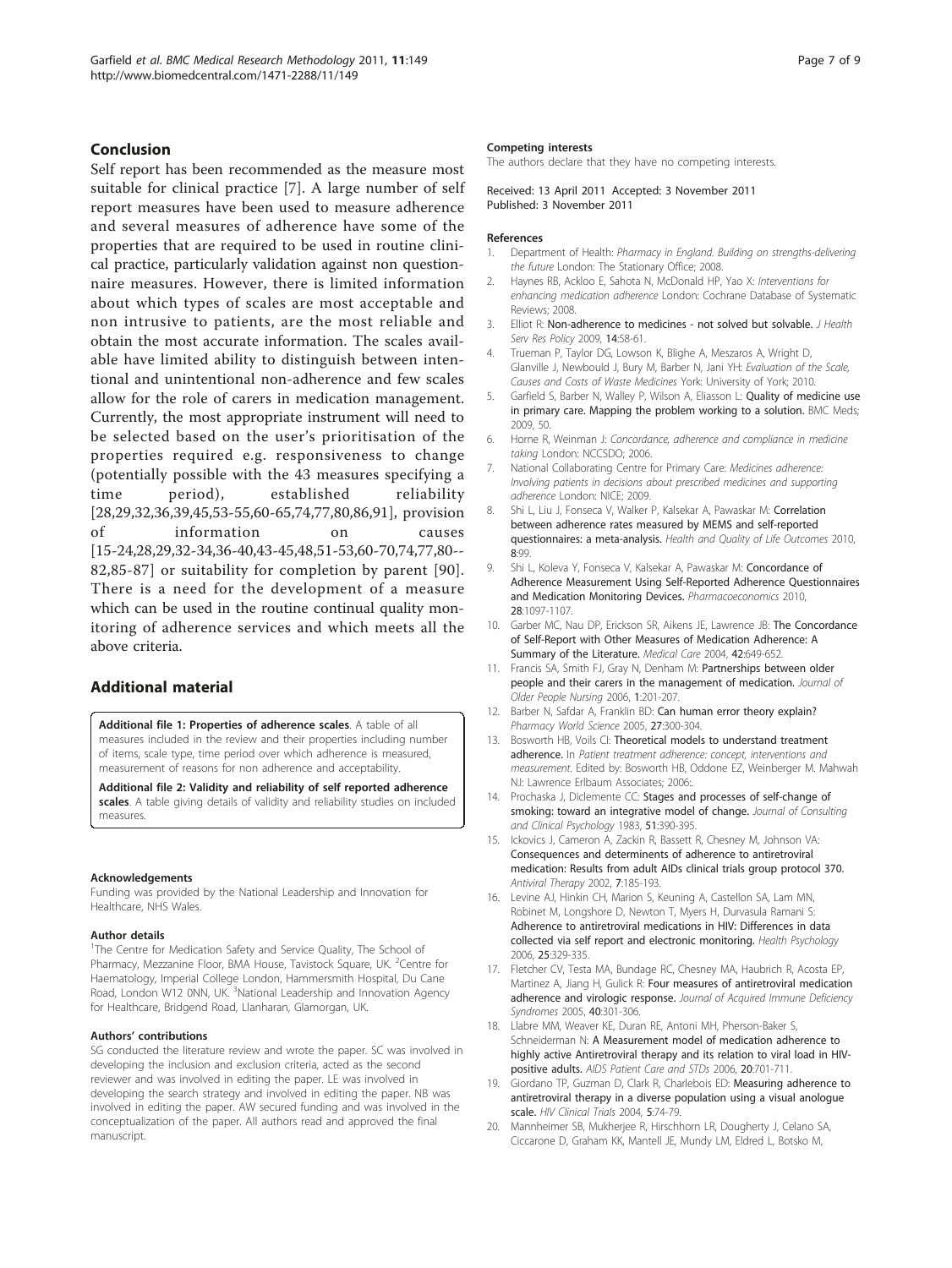<span id="page-7-0"></span>Finkelstein R: [The CASE adherence index: a novel method for measuring](http://www.ncbi.nlm.nih.gov/pubmed/16971298?dopt=Abstract) [adherence to antiretroviral therapy.](http://www.ncbi.nlm.nih.gov/pubmed/16971298?dopt=Abstract) AIDS Care 2006, 18:853-861.

- 21. Oyugi JH, Byakika-Tusiime J, Charlebois ED, Kityo C, Mugerwa R, Mugyenyi P, Bangsberg DR: [Multiple validated measures of adherence](http://www.ncbi.nlm.nih.gov/pubmed/15247564?dopt=Abstract) [indicate high levels of adherence to generic HIV antiretroviral therapy in](http://www.ncbi.nlm.nih.gov/pubmed/15247564?dopt=Abstract) [a resource-limited setting.](http://www.ncbi.nlm.nih.gov/pubmed/15247564?dopt=Abstract) Journal of Acquired Immune Deficiency Syndromes 2004, 36:1100-1102.
- 22. Murphy DA, Greenwell L, Hoffman D: Factors associated with antiretroviral adherence among HIV-infected women with children. Women and Health, 36, 97-111. Women and Health 2002, 36:97-111.
- 23. Mugavero M, Ostermann J, Whetten K, Lsserman J, Swartz M, Stangdl D, Thielman N: [Barriers to antiretroviral adherence: the importance of](http://www.ncbi.nlm.nih.gov/pubmed/21809287?dopt=Abstract) [depression, abuse and other traumatic events.](http://www.ncbi.nlm.nih.gov/pubmed/21809287?dopt=Abstract) AIDS Patient Care & STDs 2006, 20:418-428.
- 24. Murphy DA, Sarr M, Durako SJ, Moscicki A, Wilson CM, Muenz LR: [Barriers](http://www.ncbi.nlm.nih.gov/pubmed/12622674?dopt=Abstract) [to HAART adherence among human immunodeficiency virus-infected](http://www.ncbi.nlm.nih.gov/pubmed/12622674?dopt=Abstract) [adolescents.](http://www.ncbi.nlm.nih.gov/pubmed/12622674?dopt=Abstract) Archives of Pediatrics and Adolescent Medicine 2003, 157:249-255.
- 25. Zeller A, Ramseier E, Teagtmeyer A, Battegay E: Patients' [self-reported](http://www.ncbi.nlm.nih.gov/pubmed/22051429?dopt=Abstract) [adherence to cardiovascular medication using electronic monitors as](http://www.ncbi.nlm.nih.gov/pubmed/22051429?dopt=Abstract) [comparators.](http://www.ncbi.nlm.nih.gov/pubmed/22051429?dopt=Abstract) Hypertension Research - Clinical & Experimental 2008, 31:2037-43.
- 26. Schroeder K, Fahey T, Hay AD, Montgomery A, Peters TJ: [Adherence to](http://www.ncbi.nlm.nih.gov/pubmed/16713529?dopt=Abstract) [antihypertensive medication assessed by self report was associated with](http://www.ncbi.nlm.nih.gov/pubmed/16713529?dopt=Abstract) [electronic monitoring compliance.](http://www.ncbi.nlm.nih.gov/pubmed/16713529?dopt=Abstract) Journal of Clinical Epidemiology 2006, 59:650-651.
- 27. Zeller A, Schroeder K, Peters TJ: [An adherence self-report questionnaire](http://www.ncbi.nlm.nih.gov/pubmed/18226752?dopt=Abstract) [facilitated the differentiation between nonadherence and nonresponse](http://www.ncbi.nlm.nih.gov/pubmed/18226752?dopt=Abstract) [to antihypertensive treatment.](http://www.ncbi.nlm.nih.gov/pubmed/18226752?dopt=Abstract) Journal of Clinical Epidemiology 2008, 61:282-8.
- 28. Kripalani S, Risser J, Gatti ME, Jacobson TA: [Development and evaluation](http://www.ncbi.nlm.nih.gov/pubmed/19911444?dopt=Abstract) [of the Adherence to Refills and Medications Scale \(ARMS\) among low](http://www.ncbi.nlm.nih.gov/pubmed/19911444?dopt=Abstract)[literacy patients with chronic disease.](http://www.ncbi.nlm.nih.gov/pubmed/19911444?dopt=Abstract) Value in Health 2009, 12:118-123.
- 29. Matza LS, Park J, Coyne KS, Skinner EP, Wolever RQ: [Derivation and](http://www.ncbi.nlm.nih.gov/pubmed/19776298?dopt=Abstract) [Validation of the ASK-12 Adherence Barrier Survey.](http://www.ncbi.nlm.nih.gov/pubmed/19776298?dopt=Abstract) Annals of Pharmacotherapy 2009, 43:1621-1630.
- 30. Barroso PF, Schechter M, Gupta P, Bressan C, Bonfim H, Harrison LH: Adherence to antiretroviral therapy and persistence of HIV RNA in semen. Journal of Acquired Immune Deficiency Syndromes 2003, 1:435-440.
- 31. Bell DJ, Kapitao Y, Sikwese R, van Oosterhout JJ, Lalloo DG: [Adherence to](http://www.ncbi.nlm.nih.gov/pubmed/17558333?dopt=Abstract) [antiretroviral therapy in patients receiving free treatment from a](http://www.ncbi.nlm.nih.gov/pubmed/17558333?dopt=Abstract) [government hospital in Blantyre, Malawi.](http://www.ncbi.nlm.nih.gov/pubmed/17558333?dopt=Abstract) Journal of Acquired Immune Deficiency Syndromes 2007, 45:560-563.
- 32. Brooks CM, Richards JM, Kohler CL, Soong SJ: [Assessing adherence to](http://www.ncbi.nlm.nih.gov/pubmed/8145604?dopt=Abstract) [asthma medication and inhaler regimens: A psychometric analysis of](http://www.ncbi.nlm.nih.gov/pubmed/8145604?dopt=Abstract) [adult self-report scales.](http://www.ncbi.nlm.nih.gov/pubmed/8145604?dopt=Abstract) Medical Care 1994, 32:298-307.
- 33. Choo PW, Rand CS, Inui TS, Lee M: [Validation of patient reports,](http://www.ncbi.nlm.nih.gov/pubmed/10493464?dopt=Abstract) automated [pharmacy records and pill counts with electronic monitoring](http://www.ncbi.nlm.nih.gov/pubmed/10493464?dopt=Abstract) [of adherence to antihypertensive therapy.](http://www.ncbi.nlm.nih.gov/pubmed/10493464?dopt=Abstract) Medical Care 1999, 37:846-857.
- 34. Orensky IA, Holdford DA: [Predictors of noncompliance with warfarin](http://www.ncbi.nlm.nih.gov/pubmed/16305299?dopt=Abstract) [therapy in an outpatient anticoagulation clinic.](http://www.ncbi.nlm.nih.gov/pubmed/16305299?dopt=Abstract) Pharmacotherapy 2005, 25:1801-1808.
- 35. Cohn SE, Kamman E, Wiliams P, Currier JS, Chesney MA: [Association of](http://www.ncbi.nlm.nih.gov/pubmed/11915003?dopt=Abstract) [adherence to mycobacterium avium complex prophylaxis and](http://www.ncbi.nlm.nih.gov/pubmed/11915003?dopt=Abstract) [antiretroviral therapy with clinical outcomes in acquired](http://www.ncbi.nlm.nih.gov/pubmed/11915003?dopt=Abstract) [immunodeficiency syndrome.](http://www.ncbi.nlm.nih.gov/pubmed/11915003?dopt=Abstract) Clinical infectious diseases 2002, 34:1129-1136.
- 36. Vik SA, Maxwell CJ, Hogan DB, Patten SB, Johnson JA, Romonko-Slack L: Assessing medication adherence among older persons in community settings. Canadian Journal of Clinical Pharmacology 2005, 12:152-164.
- 37. Mannheimer S, Thackeray L, Huppler Hullsiek K, Chesney M, Gardner EM, Wu AW: [A randomised comparison of two instruments for measuring](http://www.ncbi.nlm.nih.gov/pubmed/18293124?dopt=Abstract) [self-reported antiretroviral adherence.](http://www.ncbi.nlm.nih.gov/pubmed/18293124?dopt=Abstract) AIDS Care 2008, 20:161-169.
- 38. Mannheimer S, Friedland G, Matts J, Child C, Chesney M: The consistency of adherence to antiretoviral therapy predicts biological outcomes for human immunodeficiency virus-infected persons in clinical trials. Clinical infectious diseases 2002, 40:1115-1121.
- 39. Erickson SR, Coombes JH, Kirking DM, Azimi AR: [Compliance from self](http://www.ncbi.nlm.nih.gov/pubmed/11573875?dopt=Abstract) [reported versus pharmacy claim data with metered dose inhalers.](http://www.ncbi.nlm.nih.gov/pubmed/11573875?dopt=Abstract) Annals of Pharmacotherapy 2001, 35:997-1003.
- 40. Fodor G, Kotrec M, Bacskai K, Dorner T, Lietava J, Sonkodi S, Rieder A, Turton P: [Is interview a reliable method to verify the compliance with](http://www.ncbi.nlm.nih.gov/pubmed/15894903?dopt=Abstract) [antihypertensive therapy? An international central European study.](http://www.ncbi.nlm.nih.gov/pubmed/15894903?dopt=Abstract) Journal of Hypertension 2005, 23:1261-1266.
- 41. Gehi AK, Ali S, Na B, Whooey MA: [Self-reported medication adherence](http://www.ncbi.nlm.nih.gov/pubmed/17846400?dopt=Abstract) [and cardiovascular events in patients with stable coronary heart disease.](http://www.ncbi.nlm.nih.gov/pubmed/17846400?dopt=Abstract) Archives of Internal Medicine 2007, 167:1798-1803.
- 42. Grymonpre RE, Didur CDMPR, Sitar DS: [Pill count, self report and](http://www.ncbi.nlm.nih.gov/pubmed/9681089?dopt=Abstract) [pharmacy claims data to measure medication adherence in the elderly.](http://www.ncbi.nlm.nih.gov/pubmed/9681089?dopt=Abstract) Annals of Pharmacotherapy 1998, 32:749-754.
- 43. Hill-Briggs F, Gary TL, Bone LR, Hill MN, Levine DM, Brancati FL: [Medication](http://www.ncbi.nlm.nih.gov/pubmed/16045370?dopt=Abstract) [adherence and diabetes control in urban African Americans with type 2](http://www.ncbi.nlm.nih.gov/pubmed/16045370?dopt=Abstract) [diabetes.](http://www.ncbi.nlm.nih.gov/pubmed/16045370?dopt=Abstract) Health Psychology 2005, 24:349-357.
- 44. Chisholm MA, Lance CE, Williamson GM, Mulloy LL: [Development of the](http://www.ncbi.nlm.nih.gov/pubmed/22051845?dopt=Abstract) [immunosupressant therapy adherence instrument.](http://www.ncbi.nlm.nih.gov/pubmed/22051845?dopt=Abstract) Patient Education & Counseling 2004, 59:13-20.
- 45. Wilks SE, Spivey CA, Chisholm-Burns MA: [Psychometric re-evaluation of](http://www.ncbi.nlm.nih.gov/pubmed/20367816?dopt=Abstract) [the immunosuppressant therapy adherence scale among solid-organ](http://www.ncbi.nlm.nih.gov/pubmed/20367816?dopt=Abstract) [transplant recipients.](http://www.ncbi.nlm.nih.gov/pubmed/20367816?dopt=Abstract) Journal of Evaluation in Clinical Practice 2010, 16:64-68.
- 46. Inui TS, Carter WB, Pecorara RE: [Screening for non-compliance among](http://www.ncbi.nlm.nih.gov/pubmed/7311638?dopt=Abstract) [patients with hypertension: is self report the best available measure?](http://www.ncbi.nlm.nih.gov/pubmed/7311638?dopt=Abstract) Medical Care 1981, 19:1061-1064.
- 47. Kerr T, Hogg RS, Yip B, Tyndall MW, Montaner J, Wood E: [Validity of self](http://www.ncbi.nlm.nih.gov/pubmed/18626123?dopt=Abstract)reported [adherence among injection drug users.](http://www.ncbi.nlm.nih.gov/pubmed/18626123?dopt=Abstract) Journal of the International Association of Physicians in AIDS Care 2008, 7:157-9.
- Leopold NA, Polansky M, Hurka MR: [Drug adherence in Parkinson](http://www.ncbi.nlm.nih.gov/pubmed/15133814?dopt=Abstract)'s [disease.](http://www.ncbi.nlm.nih.gov/pubmed/15133814?dopt=Abstract) Movement Disorders 2004, 19:513-517.
- Liu H, Miller LG, Hays RD, Wagner G, Golin CE, Hu W, Kahn K, Haubrich R, Kaplan AH, Wenger NS: [A practical method to calibrate self-reported](http://www.ncbi.nlm.nih.gov/pubmed/17133192?dopt=Abstract) [adherence to antiretroviral therapy.\[Erratum appears in J Acquir Immune](http://www.ncbi.nlm.nih.gov/pubmed/17133192?dopt=Abstract) [Defic Syndr. 2007 May 1;45\(1\):129\].](http://www.ncbi.nlm.nih.gov/pubmed/17133192?dopt=Abstract) Journal of Acquired Immune Deficiency Syndromes 2006, 43:S104-1245.
- 50. Lu M, Safren SA, Skolnik PR, Rogers WH, Coady W, Hardy H, Wilson IB: [Optimal recall period and response task for self-reported HIV medication](http://www.ncbi.nlm.nih.gov/pubmed/22052403?dopt=Abstract) [adherence.](http://www.ncbi.nlm.nih.gov/pubmed/22052403?dopt=Abstract) AIDS & Behaviour 2008, 12:86-94.
- 51. Kleeberger CA, Phair JP, Strathdee SA, Detels R, Kingsley L, Jacobson LP: [Determinants of heterogeneous adherence to HIV-antiretroviral](http://www.ncbi.nlm.nih.gov/pubmed/11176272?dopt=Abstract) [therapies in the multicenter AIDS cohort study.](http://www.ncbi.nlm.nih.gov/pubmed/11176272?dopt=Abstract) Journal of Acquired Immune Deficiency Syndromes 2001, 26:82-92.
- 52. Butler JA, Peveler RC, Roderick P, Horne R, Mason JC: [Measuring](http://www.ncbi.nlm.nih.gov/pubmed/15021850?dopt=Abstract) [compliance with drug regimens after renal transplantation: Comparison](http://www.ncbi.nlm.nih.gov/pubmed/15021850?dopt=Abstract) [of self-report and clinician rating with electronic monitoring.](http://www.ncbi.nlm.nih.gov/pubmed/15021850?dopt=Abstract) Transplantation 2004, 77:786-789.
- 53. Jonsdottir H, Opjordsmoen S, Birkenaes AB, Engh JA, Ringen PA, Vaskinn A, Aamo TO, Andreassen OA: Medication adherence in outpatients with severe mental disorders: Relation between self-reports and serum level. Psychopharmacology 2010, 30:169-175.
- Lapshin O: Assessing medication adherence in clinical practice. Bridging Eastern and Western Psychiatry 2006, 4:42-45.
- 55. Koneru S, Shishov M, Ware A, Farhey Y, Brunner HI: [Effectively measuring](http://www.ncbi.nlm.nih.gov/pubmed/22053211?dopt=Abstract) [adherence to medications for systemic lupus erythematosus in a clinical](http://www.ncbi.nlm.nih.gov/pubmed/22053211?dopt=Abstract) [setting.](http://www.ncbi.nlm.nih.gov/pubmed/22053211?dopt=Abstract) Arthritis & Rheumatism 2007, 57:1000-1006.
- 56. Walsh JC, Mandalia S, Gazzard BG: [Responses to a 1 month self-report on](http://www.ncbi.nlm.nih.gov/pubmed/11807312?dopt=Abstract) [adherence to antiretroviral therapy are consistent with electronic data](http://www.ncbi.nlm.nih.gov/pubmed/11807312?dopt=Abstract) [and virological treatment outcome.](http://www.ncbi.nlm.nih.gov/pubmed/11807312?dopt=Abstract) AIDS 2002, 16:269-277.
- 57. Cook CL, Wade WE, Martin BC, Perri M III: [Concordance among three self](http://www.ncbi.nlm.nih.gov/pubmed/15868757?dopt=Abstract)[reported measures of medication adherence and pharmacy refill](http://www.ncbi.nlm.nih.gov/pubmed/15868757?dopt=Abstract) [records.](http://www.ncbi.nlm.nih.gov/pubmed/15868757?dopt=Abstract) Journal of the American Pharmacists Association 2005, 45:151-9.
- 58. Melbourne K, Geletko SM, Brown SL, Willney-Lessene C, Chase S, Fisher A: Medication adherence in patients with HIV infection: a comparison of 2 measurement methods. The AIDS reader 1999, 10:177-185.
- 59. Mooney M, Sayre S, Green C, Rhoadas H, Scmitz J: Comparing measures of medication taking in a pharmacotherapy trial for cocaine dependence. Addictive Disorders and Their Treatment 2004, 3:165-173.
- 60. Morisky DE, Green LW, Levine DM: [Concurrent and predictive validity of a](http://www.ncbi.nlm.nih.gov/pubmed/3945130?dopt=Abstract) [self-reported measure of medication adherence.](http://www.ncbi.nlm.nih.gov/pubmed/3945130?dopt=Abstract) Medical Care 1986, 24:67-74.
- 61. Pratt RJ, Robinson N, Loveday HP, Pellowe CM, Franks PJ, Hankins M, Loveday C: [Adherence to antiretroviral therapy: Appropriate use of self](http://www.ncbi.nlm.nih.gov/pubmed/11590523?dopt=Abstract)[reporting in clinical practice.](http://www.ncbi.nlm.nih.gov/pubmed/11590523?dopt=Abstract) HIV Clinical Trials 2001, 2:146-159.